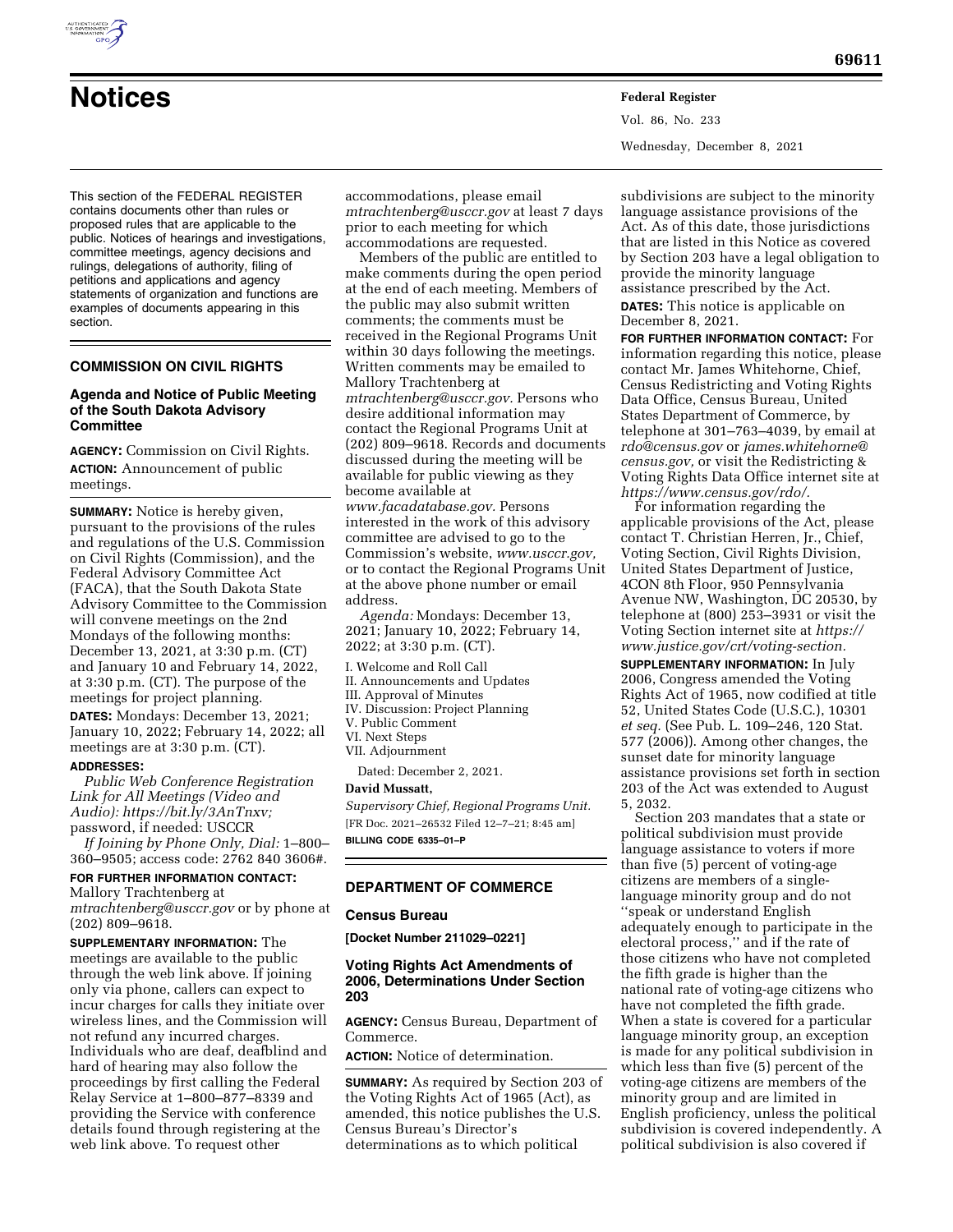Finally, if more than five (5) percent of the American Indian or Alaska Native voting-age citizens residing within an American Indian Area, as defined for the purposes of the decennial census, are members of a single language minority group, do not ''speak or understand English adequately enough to participate in the electoral process,'' and the rate of those citizens who have not completed the fifth grade is higher than the national rate of voting-age citizens who have not completed the fifth grade, any political subdivision, such as a county, which contains all or any part of that American Indian Area, is covered by the minority language assistance provision set forth in Section 203. For the 2020 Census, American Indian areas and Alaska Native Regional Corporations were identified by the

federally recognized tribal governments, Bureau of Indian Affairs, and state governments. The Census Bureau worked with American Indians and Alaska Natives to identify statistical areas, such as Oklahoma Tribal Statistical Areas (OTSA), Tribal Designated Statistical Areas (TDSA), State Designated Tribal Statistical Areas (SDTSA), and Alaska Native Village Statistical Areas (ANVSA).

Pursuant to Section 203, the Census Bureau Director has the responsibility to determine which states and political subdivisions are subject to the minority language assistance provisions of Section 203. The Section 203 determinations are generated using data from the American Community Survey, or comparable census data, as directed by the Act. To find more detailed information, please see the documentation on the 2021 tab of the Section 203 Language Determinations internet site at *[https://www.census.gov/](https://www.census.gov/programs-surveys/decennial-census/about/voting-rights/voting-rights-determination-file.html)  [programs-surveys/decennial-census/](https://www.census.gov/programs-surveys/decennial-census/about/voting-rights/voting-rights-determination-file.html) [about/voting-rights/voting-rights](https://www.census.gov/programs-surveys/decennial-census/about/voting-rights/voting-rights-determination-file.html)[determination-file.html.](https://www.census.gov/programs-surveys/decennial-census/about/voting-rights/voting-rights-determination-file.html)* The state and political subdivisions obligated to comply with the requirements are listed in this Notice.

Section 203 also provides that the ''determinations of the Director of the Census under this subsection shall be effective upon publication in the **Federal Register** and shall not be subject to review in any court.'' Therefore, as of this date, those jurisdictions that are listed as covered by Section 203 have a legal obligation to provide the minority language assistance prescribed in Section 203 of the Act. In the cases where a state is covered, those counties or county equivalents not displayed in the attachment are exempt from the obligation. Those jurisdictions subject to Section 203 of the Act previously, but not included on the list in this Notice, are no longer obligated to comply with Section 203.

Ron S. Jarmin, Acting Director, Census Bureau, approved the publication of this Notice in the **Federal Register**.

Dated: December 2, 2021.

#### **Sheleen Dumas,**

*Department PRA Clearance Officer, Office of the Chief Information Officer, Commerce Department.* 

# COVERED AREAS FOR VOTING RIGHTS BILINGUAL ELECTION MATERIALS—2020

| State and political subdivision | Language minority group        |
|---------------------------------|--------------------------------|
| Alaska:                         |                                |
|                                 | Yup'ik.                        |
|                                 | Filipino.                      |
|                                 | Yup'ik.                        |
|                                 | Yup'ik.                        |
|                                 | Yup'ik.                        |
|                                 | Yup'ik.                        |
|                                 | Yup'ik.                        |
|                                 | Filipino.                      |
|                                 | Yup'ik.                        |
|                                 | Aleut.                         |
|                                 | Yup'ik.                        |
|                                 | Yup'ik.                        |
|                                 | Inupiat.                       |
|                                 | Inupiat.                       |
|                                 | Inupiat.                       |
| Arizona:                        |                                |
|                                 | Navajo.                        |
|                                 | Pueblo.                        |
|                                 | Hopi.                          |
|                                 | Navajo.                        |
|                                 | Paiute.                        |
|                                 | Apache.                        |
|                                 | Apache.                        |
|                                 | Hispanic.                      |
|                                 | Paiute.                        |
|                                 | Hopi.                          |
|                                 | Navajo.                        |
|                                 | Hispanic.                      |
|                                 | Apache.                        |
|                                 | Hispanic.                      |
|                                 | Hispanic.                      |
| California:                     |                                |
|                                 | Hispanic.                      |
|                                 | Hispanic.                      |
|                                 | Chinese (including Taiwanese). |
|                                 | Filipino.                      |
|                                 |                                |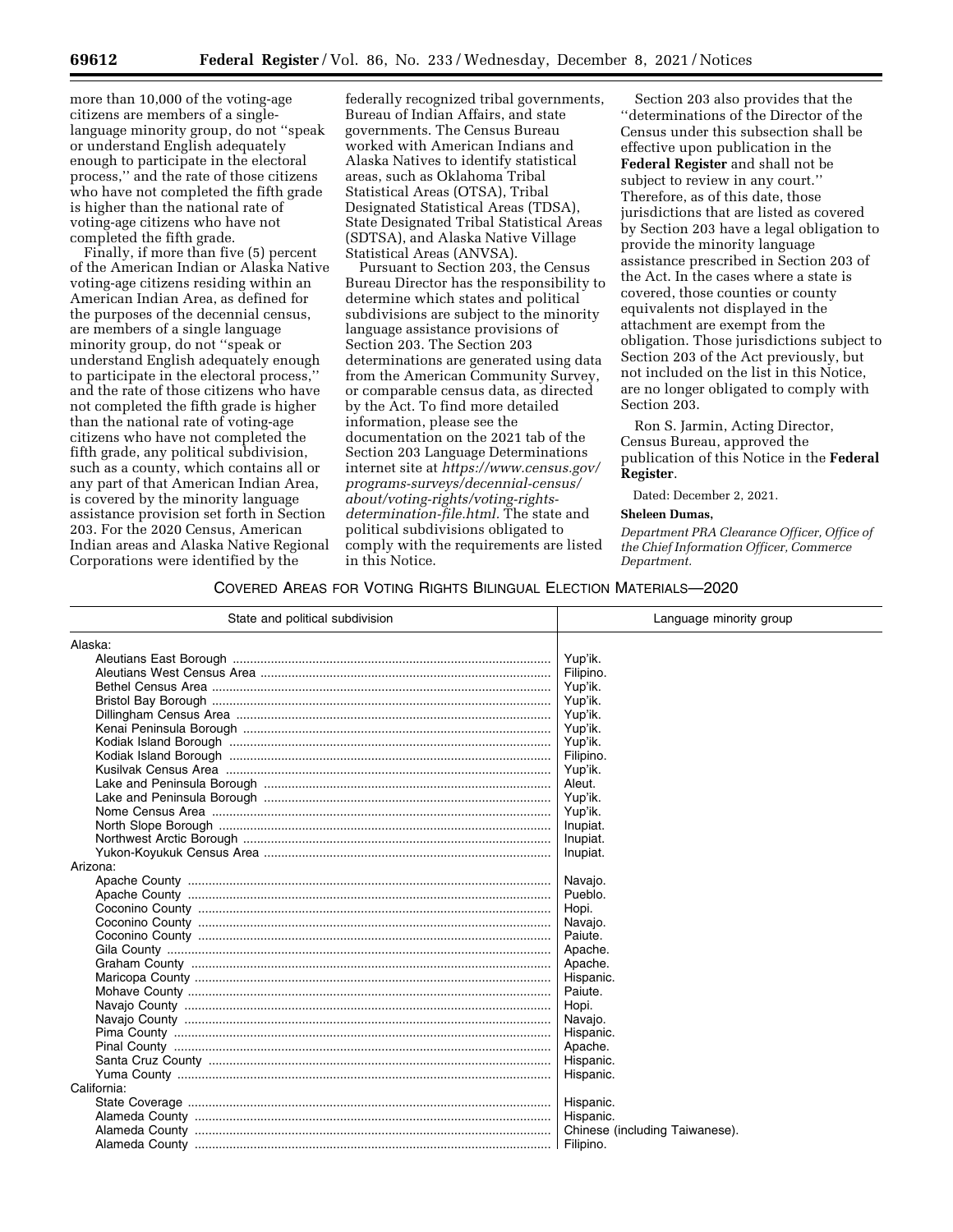| State and political subdivision | Language minority group        |
|---------------------------------|--------------------------------|
|                                 | Vietnamese.                    |
|                                 | Hispanic.                      |
|                                 | Hispanic.                      |
|                                 | Chinese (including Taiwanese). |
|                                 | Hispanic.                      |
|                                 | Hispanic.                      |
|                                 | Hispanic.                      |
|                                 | Hispanic.                      |
|                                 | Hispanic.                      |
|                                 | Hispanic.                      |
|                                 | Cambodian.                     |
|                                 | Chinese (including Taiwanese). |
|                                 | Filipino.                      |
|                                 | Korean.                        |
|                                 | Vietnamese.                    |
|                                 | Hispanic.                      |
|                                 | Hispanic.                      |
|                                 | Hispanic.                      |
|                                 | Hispanic.                      |
|                                 | Hispanic.                      |
|                                 | Chinese (including Taiwanese). |
|                                 | Korean.                        |
|                                 | Vietnamese.                    |
|                                 | Hispanic.                      |
|                                 | Hispanic.                      |
|                                 | Chinese (including Taiwanese). |
|                                 | Vietnamese.                    |
|                                 | Hispanic.                      |
|                                 | Hispanic.                      |
|                                 | Hispanic.                      |
|                                 | Chinese (including Taiwanese). |
|                                 | Filipino.                      |
|                                 | Vietnamese.                    |
|                                 | Hispanic.                      |
|                                 | Chinese (including Taiwanese). |
|                                 | Hispanic.                      |
|                                 | Hispanic.                      |
|                                 | Chinese (including Taiwanese). |
|                                 | Filipino.                      |
|                                 | Hispanic.<br>Hispanic.         |
|                                 | Chinese (including Taiwanese). |
|                                 | Filipino.                      |
|                                 | Vietnamese.                    |
|                                 | Hispanic.                      |
|                                 | Hispanic.                      |
|                                 | Hispanic.                      |
|                                 | Hispanic.                      |
| Colorado:                       |                                |
|                                 | Hispanic.                      |
|                                 | Hispanic.                      |
|                                 | Hispanic.                      |
|                                 | Hispanic.                      |
|                                 | Hispanic.                      |
|                                 | Ute.                           |
|                                 | Ute.                           |
|                                 | Hispanic.                      |
| Connecticut:                    |                                |
|                                 | Hispanic.                      |
|                                 | Hispanic.                      |
|                                 | Hispanic.                      |
|                                 | Hispanic.                      |
|                                 | Hispanic.                      |
|                                 | Hispanic.                      |
|                                 | Hispanic.                      |
|                                 | Hispanic.                      |
|                                 | Hispanic.                      |
|                                 | Hispanic.                      |
| Florida:                        |                                |
|                                 | Hispanic.<br>Hispanic.         |
|                                 | Hispanic.                      |
|                                 |                                |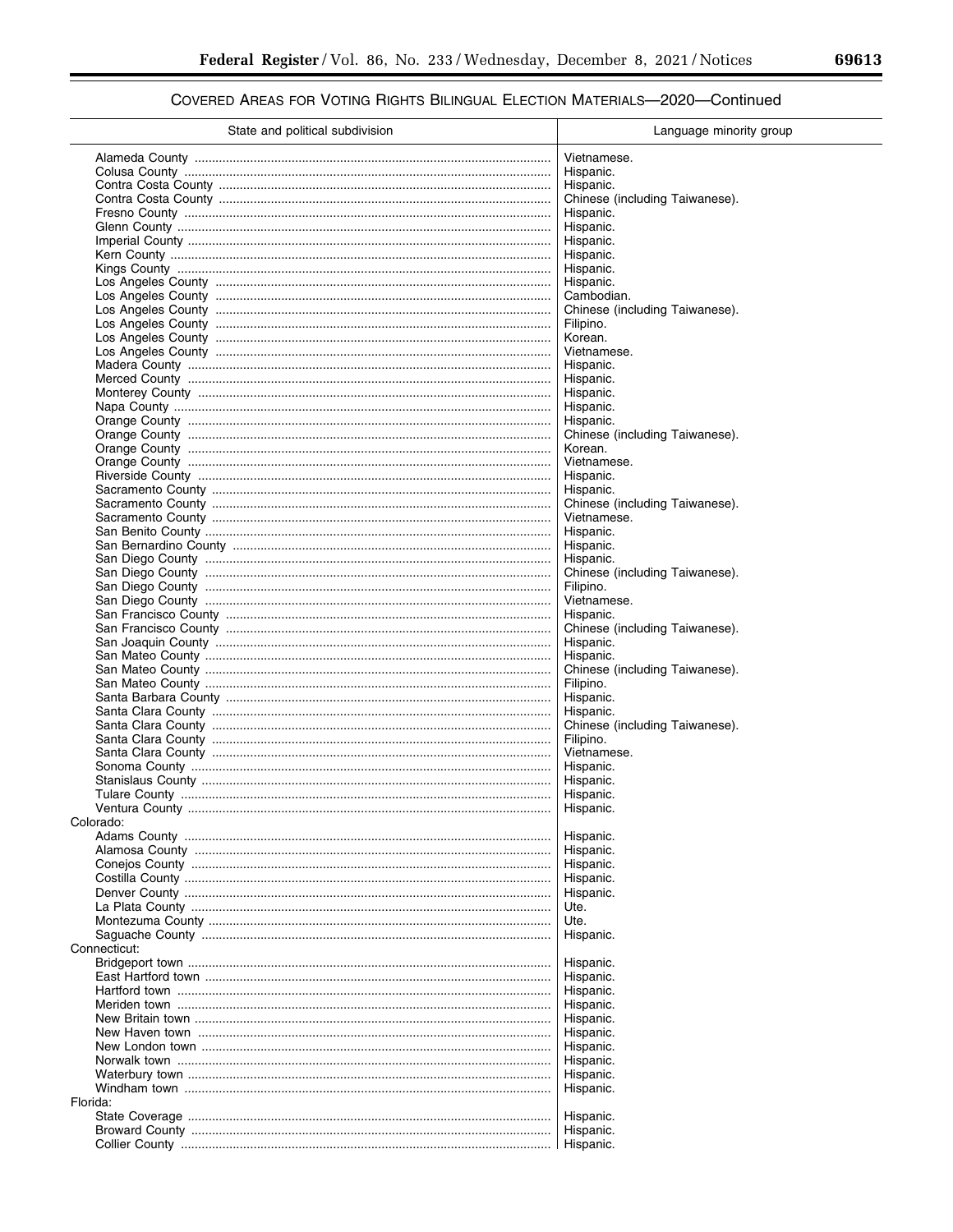#### State and political subdivision Language minority group Hispanic. Seminole. Hispanic. Hispanic. Hispanic. Hispanic. Hispanic. Hispanic. Hispanic. Hispanic. Hispanic. Hispanic. Hispanic. Georgia: Hispanic. Hawaii: Chinese (including Taiwanese). Filipino. Filipino. Idaho<sup>-</sup> Hispanic. All other American Indian tribes. All other American Indian tribes. All other American Indian tribes. All other American Indian tribes. Illinois: Hispanic. Asian Indian (including Sikh). Chinese (including Taiwanese). Hispanic. Hispanic. Hispanic. Hispanic. Kansas: Hispanic. Hispanic. Hispanic. Hispanic. Hispanic. Hispanic. Maryland: Hispanic. Hispanic. Massachusetts: Boston city. Hispanic. Hispanic. Hispanic. Hispanic. Hispanic. Hispanic. Hispanic. Hispanic. Hispanic. Cambodian. Hispanic. Chinese (including Taiwanese). Hispanic. Chinese (including Taiwanese) Vietnamese. Hispanic. Hispanic. Hispanic. Hispanic. Hispanic. Michigan: Hispanic. Hispanic. Hispanic. Bangladeshi. Minnesota: All other American Indian tribes.

Hmong.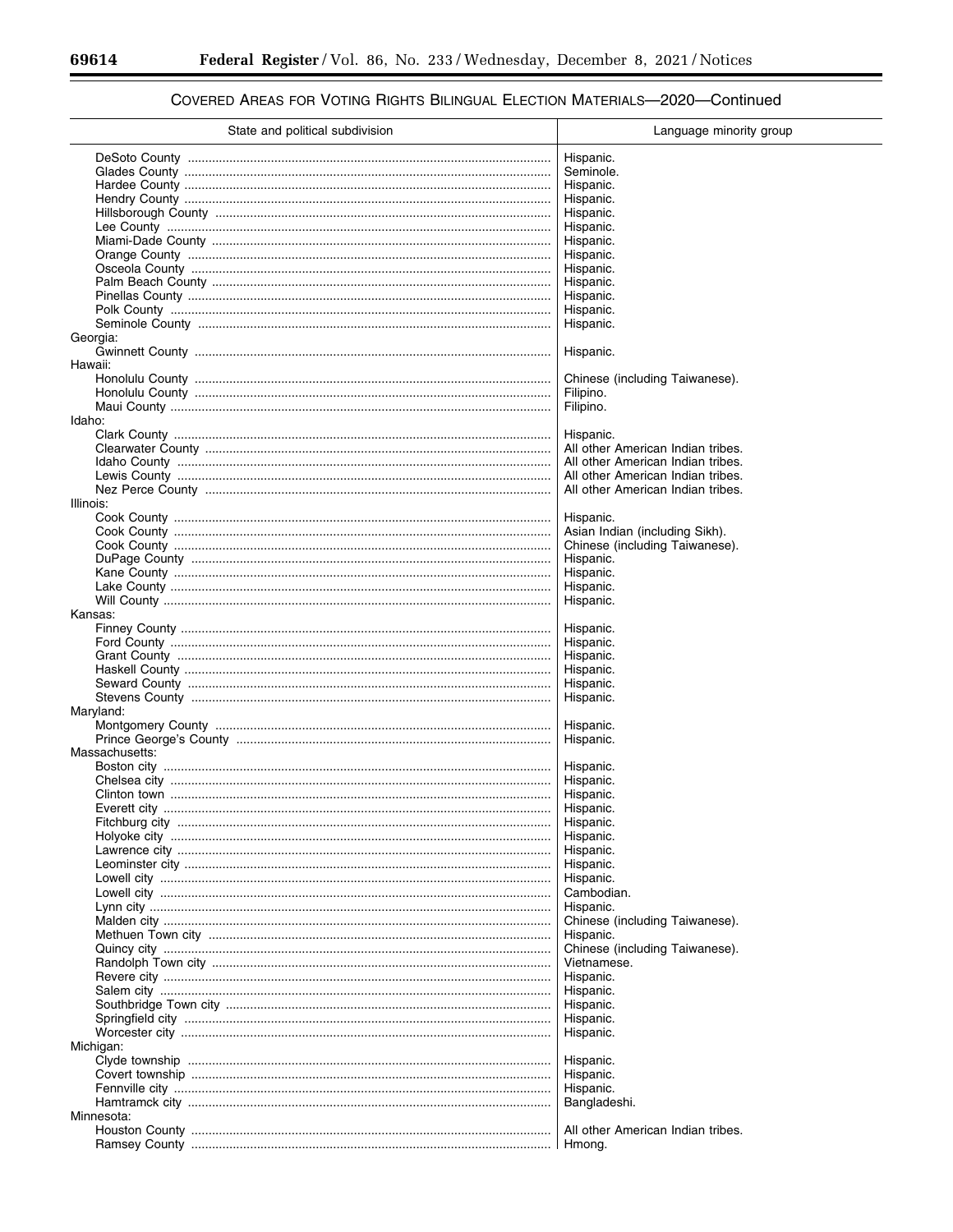| State and political subdivision | Language minority group        |
|---------------------------------|--------------------------------|
| Mississippi:                    |                                |
|                                 | Choctaw.                       |
|                                 | Choctaw.                       |
|                                 | Choctaw.                       |
|                                 | Choctaw.                       |
|                                 | Choctaw.                       |
|                                 | Choctaw.                       |
|                                 | Choctaw.                       |
|                                 | Choctaw.                       |
|                                 | Choctaw.                       |
|                                 | Choctaw.                       |
|                                 | Choctaw.                       |
| Nebraska:                       |                                |
|                                 | Hispanic.                      |
|                                 | Hispanic.                      |
|                                 | Hispanic.                      |
| Nevada:                         |                                |
|                                 |                                |
|                                 | Hispanic.                      |
|                                 | Filipino.                      |
|                                 | Shoshone.                      |
| New Jersey:                     |                                |
|                                 | Hispanic.                      |
|                                 | Korean.                        |
|                                 | Hispanic.                      |
|                                 | Hispanic.                      |
|                                 | Hispanic.                      |
|                                 | Hispanic.                      |
|                                 | Hispanic.                      |
|                                 | Asian Indian (including Sikh). |
|                                 | Hispanic.                      |
|                                 | Hispanic.                      |
| New Mexico:                     |                                |
|                                 | Hispanic.                      |
|                                 | Navajo.                        |
|                                 | Pueblo.                        |
|                                 | Hispanic.                      |
|                                 | Navajo.                        |
|                                 | Pueblo.                        |
|                                 | Hispanic.                      |
|                                 | Hispanic.                      |
|                                 | Hispanic.                      |
|                                 | Hispanic.                      |
|                                 | Hispanic.                      |
|                                 | Navajo.                        |
|                                 | Pueblo.                        |
|                                 | Hispanic.                      |
|                                 | Navajo.                        |
|                                 |                                |
|                                 | Navajo.                        |
|                                 | Navajo.                        |
|                                 | Ute.                           |
|                                 | Hispanic.                      |
|                                 | Hispanic.                      |
|                                 | Navajo.                        |
|                                 | Hispanic.                      |
| New York:                       |                                |
|                                 | Hispanic.                      |
|                                 | Hispanic.                      |
|                                 | Chinese (including Taiwanese). |
|                                 | Hispanic.                      |
|                                 | Hispanic.                      |
|                                 | Hispanic.                      |
|                                 | Chinese (including Taiwanese). |
|                                 | Hispanic.                      |
|                                 | Asian Indian (including Sikh). |
|                                 | Bangladeshi.                   |
|                                 | Chinese (including Taiwanese). |
|                                 | Korean.                        |
|                                 | Hispanic.                      |
|                                 | Hispanic.                      |
| Ohio:                           |                                |
|                                 | Hispanic.                      |
| Oklahoma:                       |                                |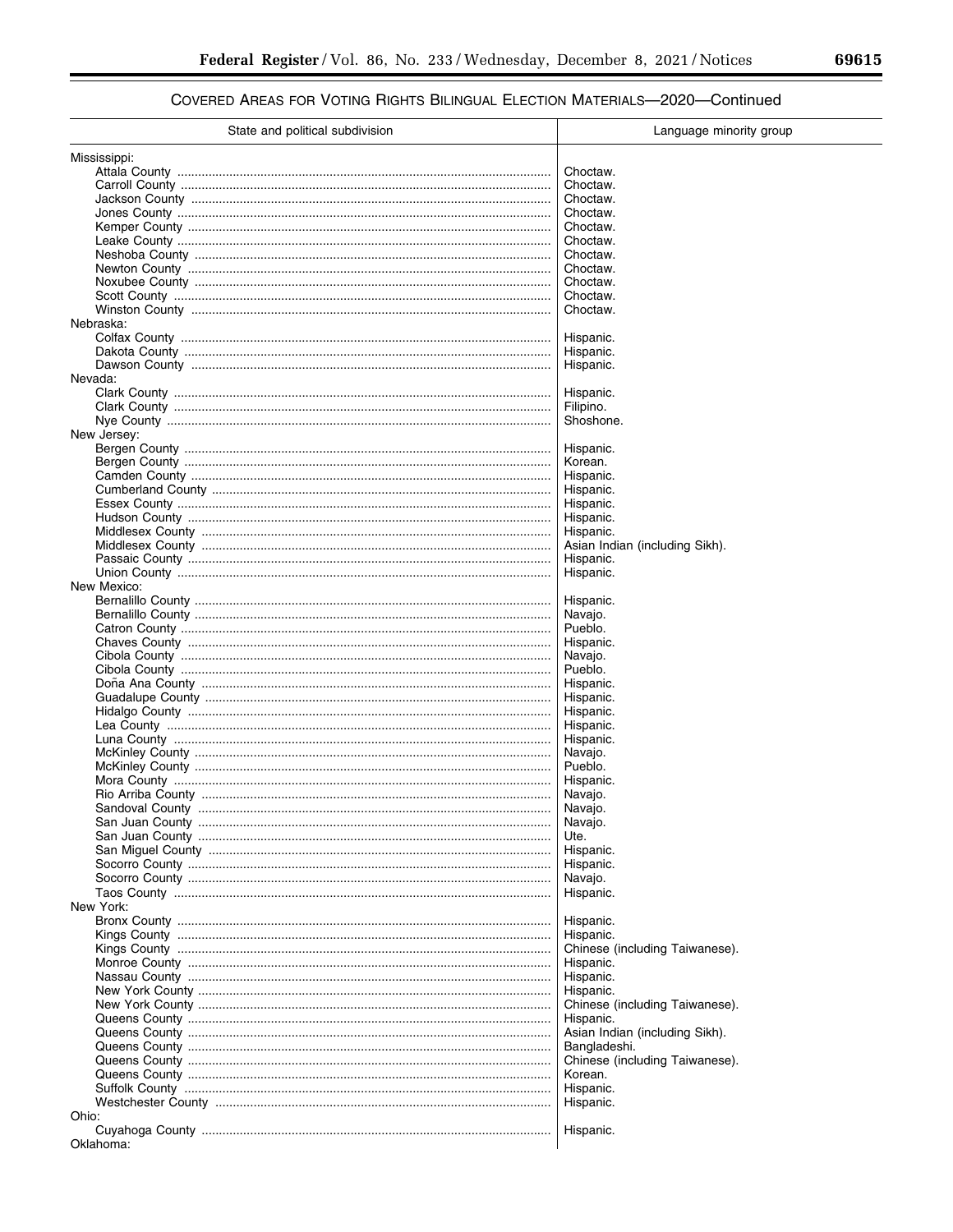$\equiv$ 

▀

| State and political subdivision | Language minority group           |
|---------------------------------|-----------------------------------|
|                                 | Hispanic.                         |
| Pennsylvania:                   |                                   |
|                                 | Hispanic.                         |
|                                 | Hispanic.<br>Hispanic.            |
|                                 | Chinese (including Taiwanese).    |
| Rhode Island:                   |                                   |
|                                 | Hispanic.                         |
|                                 | Hispanic.                         |
| Texas:                          | Hispanic.                         |
|                                 | Hispanic.                         |
|                                 | Hispanic.                         |
|                                 | Hispanic.                         |
|                                 | Hispanic.                         |
|                                 | Hispanic.<br>Hispanic.            |
|                                 | Hispanic.                         |
|                                 | Hispanic.                         |
|                                 | Hispanic.                         |
|                                 | Hispanic.                         |
|                                 | Hispanic.<br>Hispanic.            |
|                                 | Hispanic.                         |
|                                 | Hispanic.                         |
|                                 | Hispanic.                         |
|                                 | Hispanic.                         |
|                                 | Hispanic.<br>Hispanic.            |
|                                 | Hispanic.                         |
|                                 | Vietnamese.                       |
|                                 | Hispanic.                         |
|                                 | Hispanic.                         |
|                                 | Hispanic.<br>Hispanic.            |
|                                 | Hispanic.                         |
|                                 | Hispanic.                         |
|                                 | Hispanic.                         |
|                                 | Hispanic.                         |
|                                 | Hispanic.<br>Hispanic.            |
|                                 | Hispanic.                         |
|                                 | Hispanic.                         |
|                                 | Hispanic.                         |
|                                 | Hispanic.                         |
|                                 | Hispanic.<br>Hispanic.            |
| Harris County.                  | Hispanic.                         |
|                                 | Chinese (including Taiwanese).    |
|                                 | Vietnamese.                       |
|                                 | Hispanic.                         |
|                                 | Hispanic.<br>Hispanic.            |
|                                 | Hispanic.                         |
|                                 | Hispanic.                         |
|                                 | Hispanic.                         |
|                                 | Hispanic.                         |
|                                 | Hispanic.<br>Hispanic.            |
|                                 | Hispanic.                         |
|                                 | Hispanic.                         |
|                                 | Hispanic.                         |
|                                 | Hispanic.                         |
|                                 | Hispanic.                         |
|                                 | Hispanic.<br>Hispanic.            |
|                                 | Hispanic.                         |
|                                 | All other American Indian tribes. |
|                                 | Hispanic.                         |
|                                 | Hispanic.                         |
|                                 | Hispanic.                         |
|                                 | Hispanic.                         |

# COVERED AREAS FOR VOTING RIGHTS BILINGUAL ELECTION MATERIALS-2020-Continued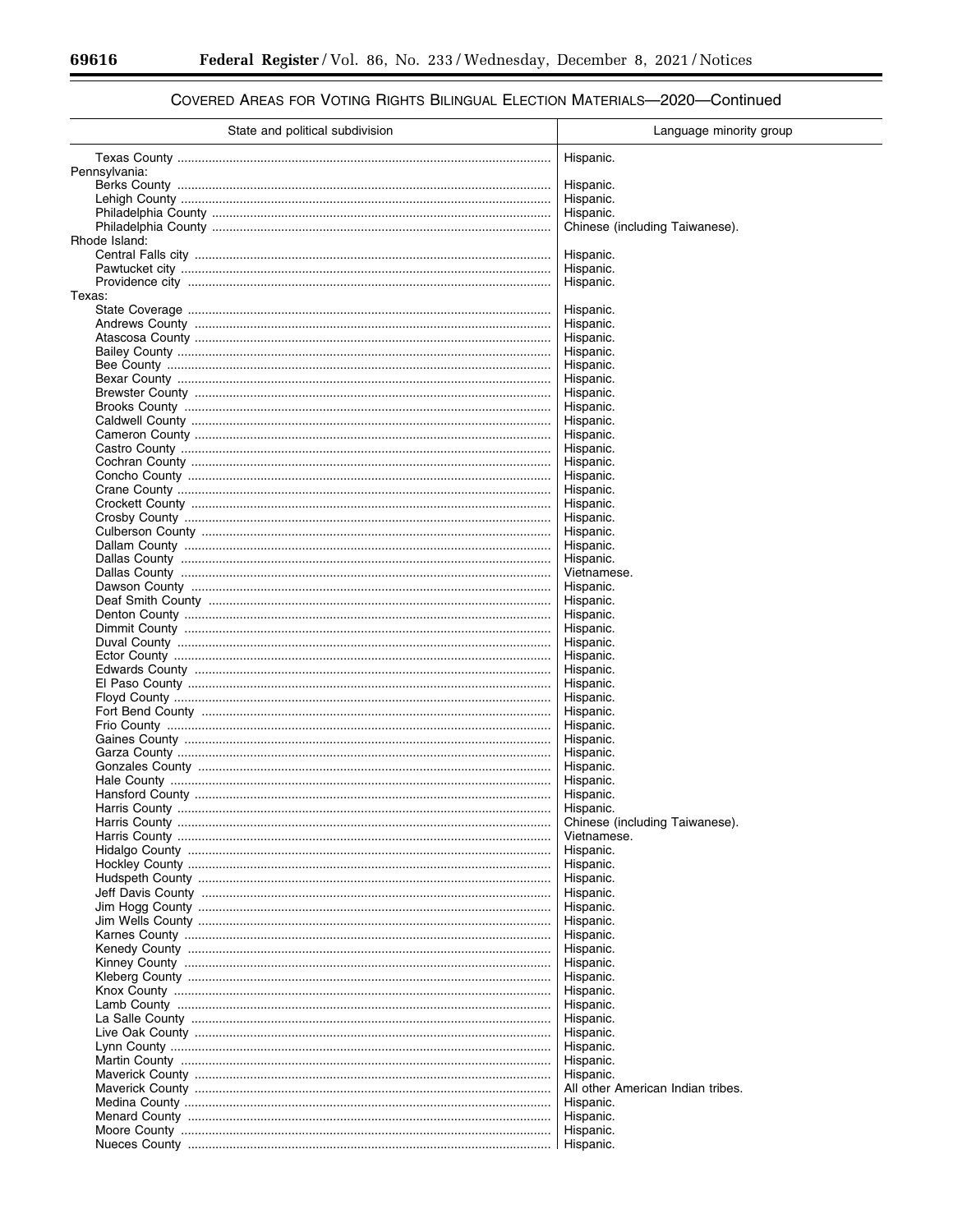| State and political subdivision | Language minority group                     |
|---------------------------------|---------------------------------------------|
|                                 | Hispanic.                                   |
|                                 | Hispanic.                                   |
|                                 | Hispanic.                                   |
|                                 | All other American Indian tribes.           |
|                                 |                                             |
|                                 | Hispanic.                                   |
|                                 | Hispanic.                                   |
|                                 | Hispanic.                                   |
|                                 | Hispanic.                                   |
|                                 | Hispanic.                                   |
|                                 | Hispanic.                                   |
|                                 | Hispanic.                                   |
|                                 | Hispanic.                                   |
|                                 | Hispanic.                                   |
|                                 | Hispanic.                                   |
|                                 | Vietnamese.                                 |
|                                 | Hispanic.                                   |
|                                 | Hispanic.                                   |
|                                 | Hispanic.                                   |
|                                 | Hispanic.                                   |
|                                 | Hispanic.                                   |
|                                 |                                             |
|                                 | Hispanic.                                   |
|                                 | Hispanic.                                   |
|                                 | Hispanic.                                   |
|                                 | Hispanic.                                   |
|                                 | Hispanic.                                   |
|                                 | Hispanic.                                   |
|                                 | Hispanic.                                   |
|                                 | Hispanic.                                   |
| Utah:                           |                                             |
|                                 | Hispanic.                                   |
|                                 | Navajo.                                     |
|                                 | Ute.                                        |
| Virginia:                       |                                             |
|                                 | Hispanic.                                   |
|                                 | Vietnamese.                                 |
|                                 | Hispanic.                                   |
|                                 | Hispanic.                                   |
|                                 | Hispanic.                                   |
| Washington:                     | Hispanic.                                   |
|                                 |                                             |
|                                 | Hispanic.                                   |
|                                 | Hispanic.<br>Chinese (including Taiwanese). |
|                                 | Vietnamese.                                 |
|                                 | Hispanic.                                   |
| Wisconsin:                      |                                             |
|                                 | Hispanic.                                   |
|                                 | All other American Indian tribes.           |
|                                 | All other American Indian tribes.           |
|                                 | Hispanic.                                   |
|                                 | All other American Indian tribes.           |
|                                 | All other American Indian tribes.           |
|                                 | All other American Indian tribes.           |
|                                 | All other American Indian tribes.           |
|                                 | All other American Indian tribes.           |
|                                 | All other American Indian tribes.           |
|                                 | Hispanic.                                   |
|                                 | All other American Indian tribes.           |
|                                 | All other American Indian tribes.           |
|                                 | All other American Indian tribes.           |
|                                 | All other American Indian tribes.           |
|                                 | All other American Indian tribes.           |
|                                 | All other American Indian tribes.           |
|                                 | All other American Indian tribes.           |
|                                 | All other American Indian tribes.           |
|                                 | All other American Indian tribes.           |
|                                 | All other American Indian tribes.           |
|                                 | All other American Indian tribes.           |
|                                 | All other American Indian tribes.           |
|                                 | All other American Indian tribes.           |
|                                 | All other American Indian tribes.           |
|                                 | All other American Indian tribes.           |
|                                 |                                             |